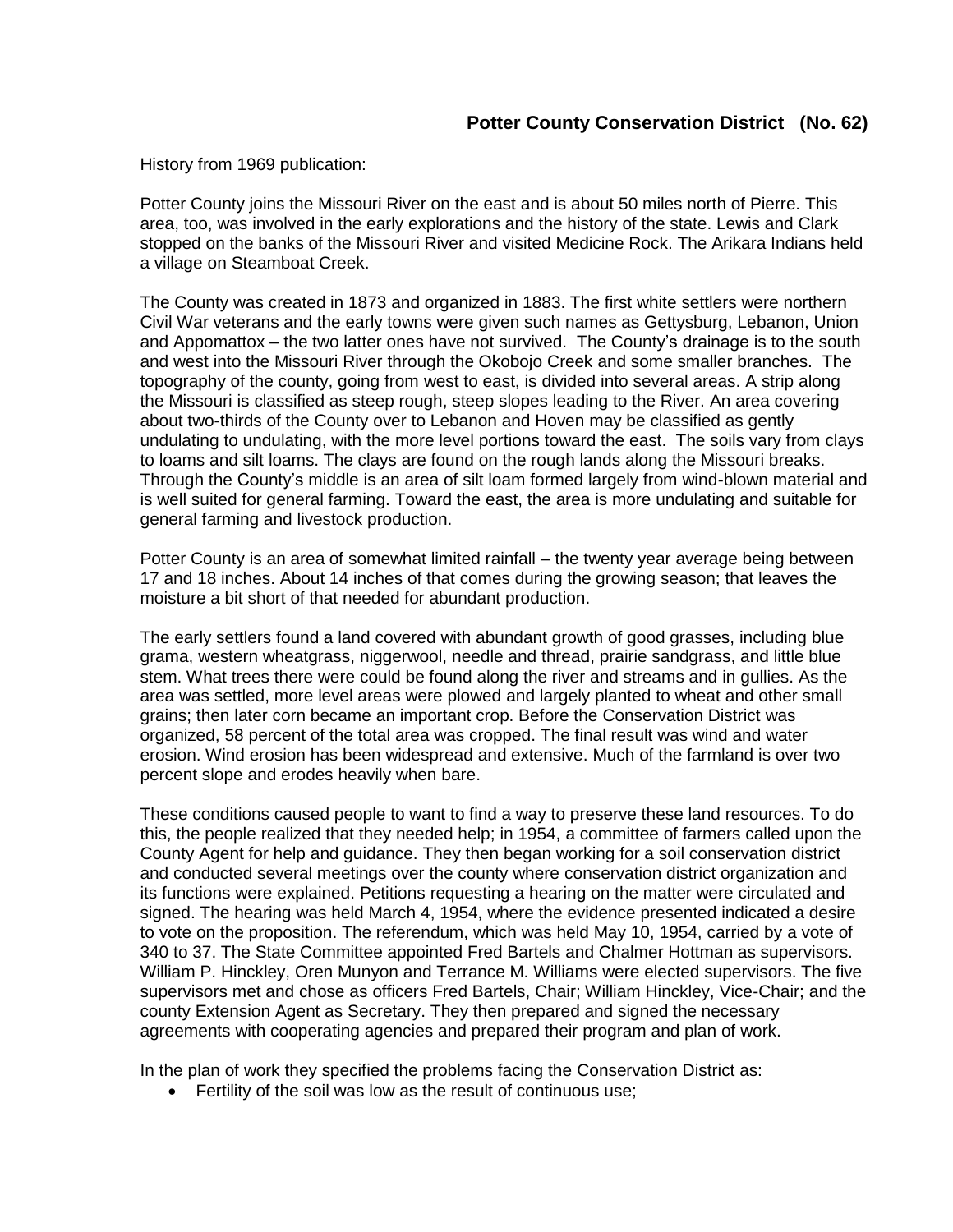- Not enough use of crop rotations;
- More and better distribution of water supplies needed;
- Soil lost from wind and water erosion;
- Inadequate drainage in some areas;
- Need more shelterbelt and farmstead tree plantings;
- Poor wildlife protection;
- Need more water supplies for livestock and wildlife;
- Weeds are a problem.

The supervisors proposed to meet these problems by the use of:

- Improving the soil through the use of legumes, barnyard manure and fertilizers;
- The use of crop rotations with grass and legumes;
- Properly locate and build dams/dugouts for livestock water and wildlife, maintain them;
- Use proper range management build fireguards, rotate grazing, supplemental pasture;
- Use moisture conservation practices maintain adequate cover on cropland;
- Encourage contouring and terracing;
- Control gullies and establish grassed waterways;
- Spread run-off water over grasslands;
- Use stubble mulch farming;
- Drain pot holes:
- Establish more farmstead plantings along with some shelterbelts;
- Provide winter protection for wildlife.

Practices and amounts of each established to 1968 are:

| Landowners, operators establish first commercial recreation enterprise | 2              |       |
|------------------------------------------------------------------------|----------------|-------|
| Private individuals and groups establish, expand or add to recreation  |                |       |
| developments or areas for primarily non-commercial use                 | 1              |       |
| Public recreation developments or areas established or expanded        | $\overline{7}$ |       |
| Irrigation canal or lateral                                            | 689            | feet  |
| Chiseling and sub soiling                                              | 168, 01        | acres |
| Conservation cropping system                                           | 4,368          | acres |
| Contour farming                                                        | 347            | acres |
| Contour furrowing                                                      | 920            | acres |
| Cover and green manure crop                                            | 111,724        | acres |
| Crop residue use                                                       | 7,201          | acres |
| <b>Diversion</b>                                                       | 84,719         | feet  |
| Farm ponds                                                             | 1,723          | ponds |
| Farmstead feedlot windbreaks                                           | 3,467          | acres |
| Field border plantings                                                 | 15,000         | feet  |
| Field windbreak                                                        | 135,287        | feet  |
| Firebreak                                                              | 30,000         | feet  |
| Fishpond stocking                                                      | 24             |       |
| Grasses and legumes in rotations                                       | 10,000         | acres |
| Grassed waterway or outlet                                             | 222            | acres |
| <b>Hedgerow planting</b>                                               | 15,920         | feet  |
| Irrigation system sprinkler                                            | 1              |       |
| Land clearing                                                          | 8              | acres |
| Drainage, main or lateral                                              | 4,631          | feet  |
| Obstruction removal                                                    | 14             | acres |
| Pasture and hay land management                                        | 4,627          | acres |